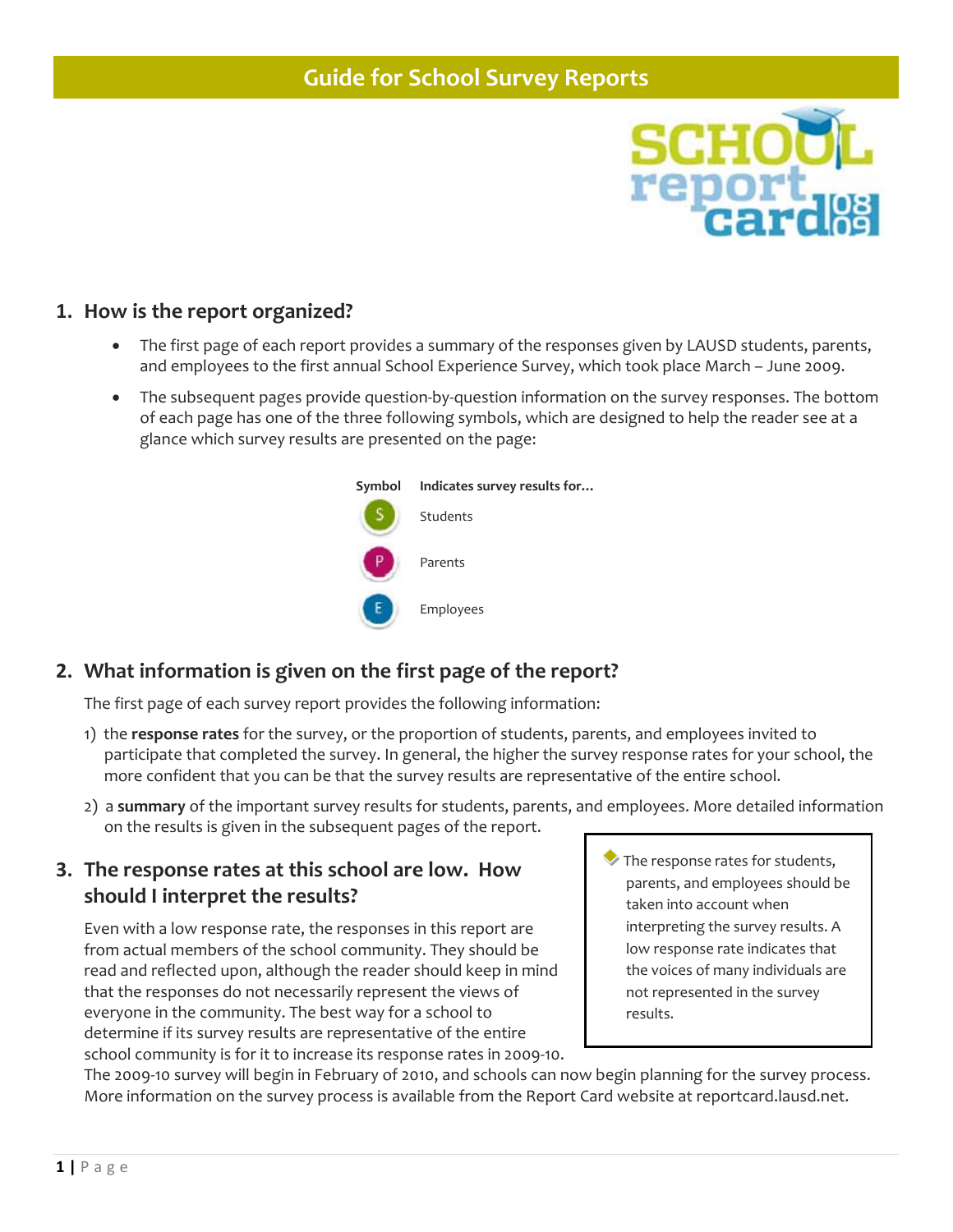# **4. What kinds of questions were asked in the survey?**

The survey questions asked of students, parents, and LAUSD employees spanned a wide range of topics. The major topics of the School Experience Surveys are listed below for each group:

| Students                   | <b>Parents</b>         | <b>Employees</b>              |
|----------------------------|------------------------|-------------------------------|
| Opportunities for learning | Welcome to participate | Support for doing their work  |
| Involvement in school      | Involvement at school  | Commitment and collaboration  |
| School cleanliness         | Involvement at home    | School cleanliness and safety |
| School safety              | School safety          | School safety                 |

Respondents were presented with four answer choices for nearly all of the survey questions. For example, for the student question, 'the bathrooms at my school are clean,' students their level of agreement on a four-point scale: "strongly disagreed," "disagreed," "agreed," or "strongly agreed."

# **5. How are the survey responses organized in this report?**

Questions that are related in content and showed a similar pattern of responses are grouped together with a guiding question. For example, the student survey items regarding the cleanliness of the school, e.g., "the cafeteria and lunch areas at my school are clean," and "the bathrooms at my school are clean," are displayed with the question, "What was the level of school cleanliness reported by students?"

### **6. How are the results interpreted?**

Survey items are arranged thematically. Each set of survey items is introduced with a guiding question that the questions were designed to address.

All questions have been grouped into content areas, as described above, with the exception of a handful of questions that did not fit into any of the content areas; these questions are presented at the end of the section for each group, i.e., students, parents, and LAUSD employees.

The following information is presented for each question:

- 1. The **actual question** as it appeared on survey.
- 2. Directly to the right of the question are the survey answer choices provided to respondents, and the **percent of respondents** who gave each answer choice.
- 3. The **number of individuals responding** to each question. In general, these totals varied slightly from question to question, as all survey questions were optional.
- 4. The **percent of respondents** at the **school** and across the **entire District** whose responses fell into the two right‐most answer choices: for questions that asked for the level of agreement with a particular statement, these two categories were "Agree" and "Strongly Agree," and for questions regarding the frequency of an event, these categories were "Often" and "Always." An annotated example of survey results is provided at the top of the next page.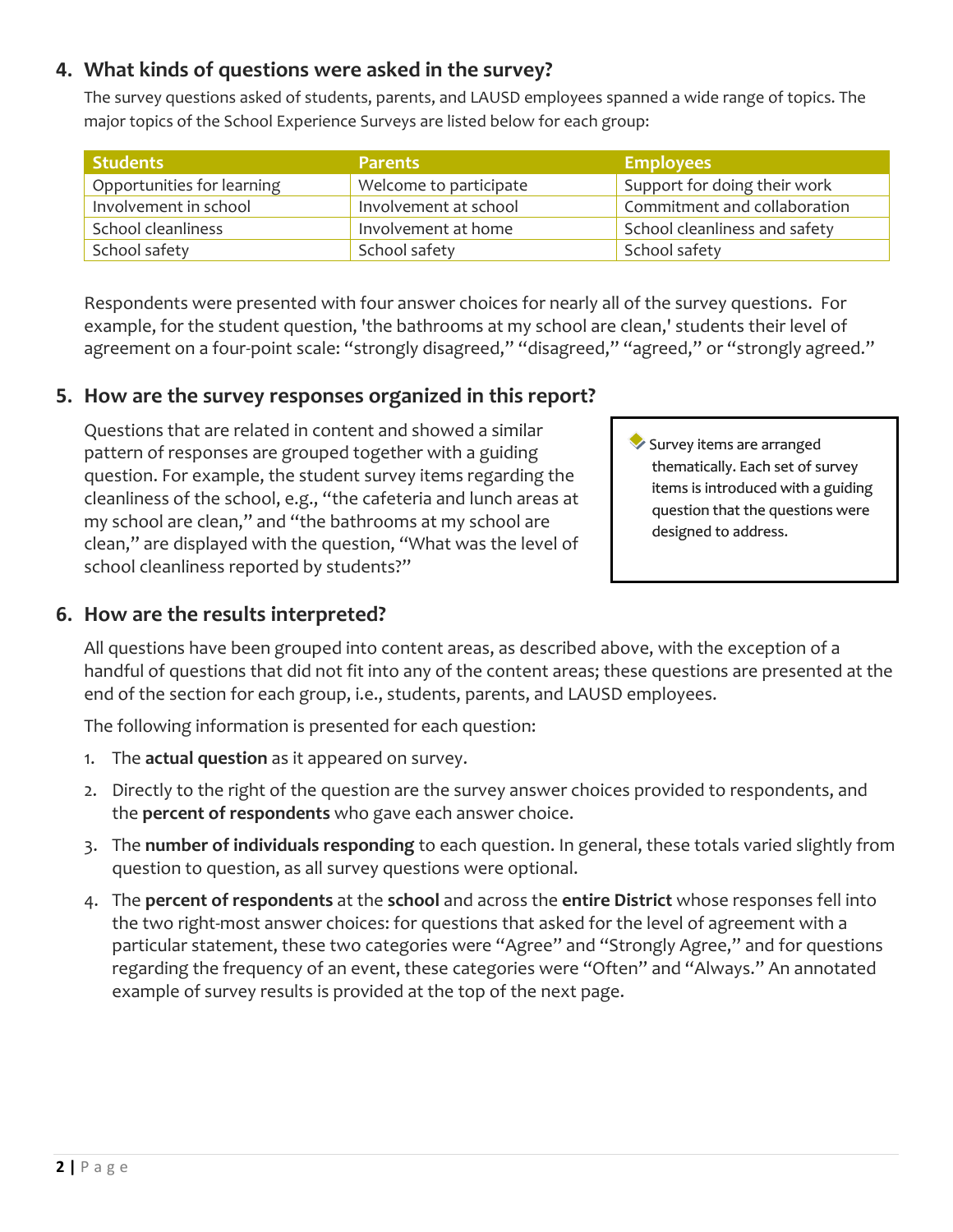

# **What are the next steps?**

Each school and local district should look at the areas in which it is doing well as well as those in which it needs improvement, and reflect on the practices that may have contributed to its performance. If possible, schools should consider sharing their success stories with other schools that they frequently interact with in meetings or other events. Local district staff may wish to create a list of best practice schools that they can share with schools throughout their local district. A worksheet is provided at the end of this document to help schools create a plan for improving their survey results.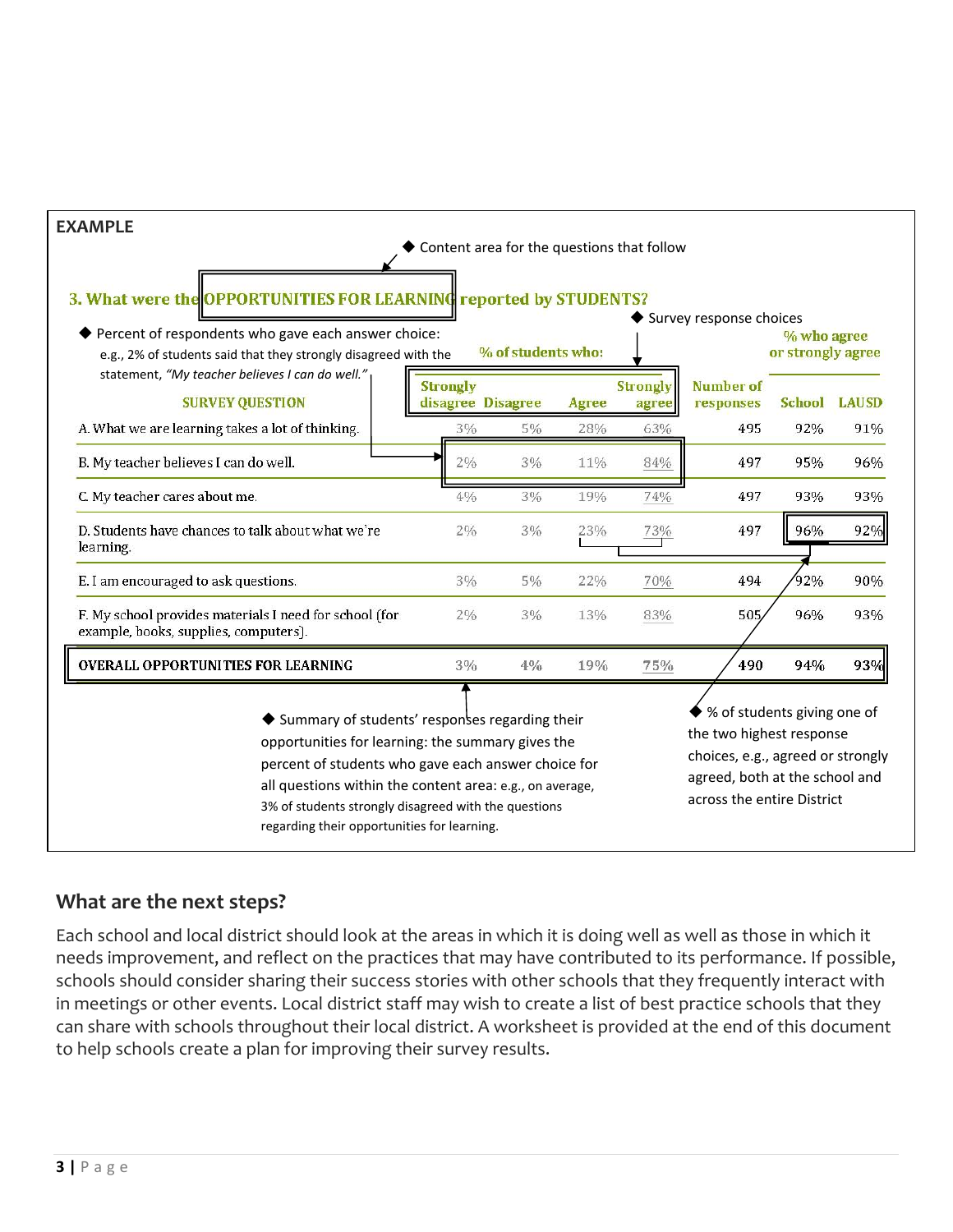#### **Worksheet for the Results of the School Experience Surveys 2008‐09**

|                  |                                                                        | % Agreement<br>(Strongly Agree + Agree) |              |
|------------------|------------------------------------------------------------------------|-----------------------------------------|--------------|
|                  |                                                                        |                                         |              |
| Group            |                                                                        | <b>School</b>                           | <b>LAUSD</b> |
| <b>Students</b>  |                                                                        |                                         |              |
| 1.               | Response rate (page 1)                                                 |                                         |              |
| $\mathbf{2}$     | School support (Elementary students only)                              |                                         |              |
| 3.               | School involvement                                                     |                                         |              |
| 4.               | Opportunities for learning (Elementary students only)                  |                                         |              |
| 5.               | Opportunities for learning in the following (secondary students only): |                                         |              |
|                  | English Language Arts (ELA)<br>a.                                      |                                         |              |
|                  | Math<br>b.                                                             |                                         |              |
|                  | Science<br>$\mathsf{C}$ .                                              |                                         |              |
|                  | Social Science<br>d.                                                   |                                         |              |
| 6.               | School cleanliness                                                     |                                         |              |
| 7.               | School safety                                                          |                                         |              |
| Parents          |                                                                        |                                         |              |
| 1.               | Response rate (page 1)                                                 |                                         |              |
| $\mathbf{2}$     | Opportunities for involvement                                          |                                         |              |
| 3.               | Welcome to participate                                                 |                                         |              |
| 4.               | Home involvement                                                       |                                         |              |
| 5.               | School involvement                                                     |                                         |              |
| 6.               | Parent center                                                          |                                         |              |
| 7.               | School safety                                                          |                                         |              |
| <b>Employees</b> |                                                                        |                                         |              |
| 1.               | Response rate (page 1)                                                 |                                         |              |
| 2.               | Classified and out-of-classroom certified staff (including principals) |                                         |              |
|                  | Commitment and collaboration<br>a.                                     |                                         |              |
|                  | b. Support for doing their work                                        |                                         |              |
|                  | c. Distributed responsibility                                          |                                         |              |
|                  | Physical environment and safety<br>d.                                  |                                         |              |
| 3.               | Teachers                                                               |                                         |              |
|                  | Commitment and collaboration<br>a.                                     |                                         |              |
|                  | b. Support for doing their work                                        |                                         |              |
|                  | c. Opportunities to learn and lead                                     |                                         |              |
|                  | d.<br>Physical environment and safety                                  |                                         |              |

1. For which content area(s) were the school ratings the lowest? For which areas were the ratings the highest?

2. For which content area(s) were the ratings higher than the District average? And for which areas were the ratings lower than the District average?

<u> 1989 - Andrea Santa Alemania, amerikana amerikana amerikana amerikana amerikana amerikana amerikana amerikan</u> <u> 1989 - Andrea Santa Alemania, amerikana amerikana amerikana amerikana amerikana amerikana amerikana amerikan</u>

<u> 1989 - Andrea Santa Andrea Andrea Andrea Andrea Andrea Andrea Andrea Andrea Andrea Andrea Andrea Andrea Andr</u> <u> 1989 - Andrea Santa Andrea Andrea Andrea Andrea Andrea Andrea Andrea Andrea Andrea Andrea Andrea Andrea Andr</u> <u> 1989 - Andrea Santa Andrea Andrea Andrea Andrea Andrea Andrea Andrea Andrea Andrea Andrea Andrea Andrea Andr</u>

(continued)